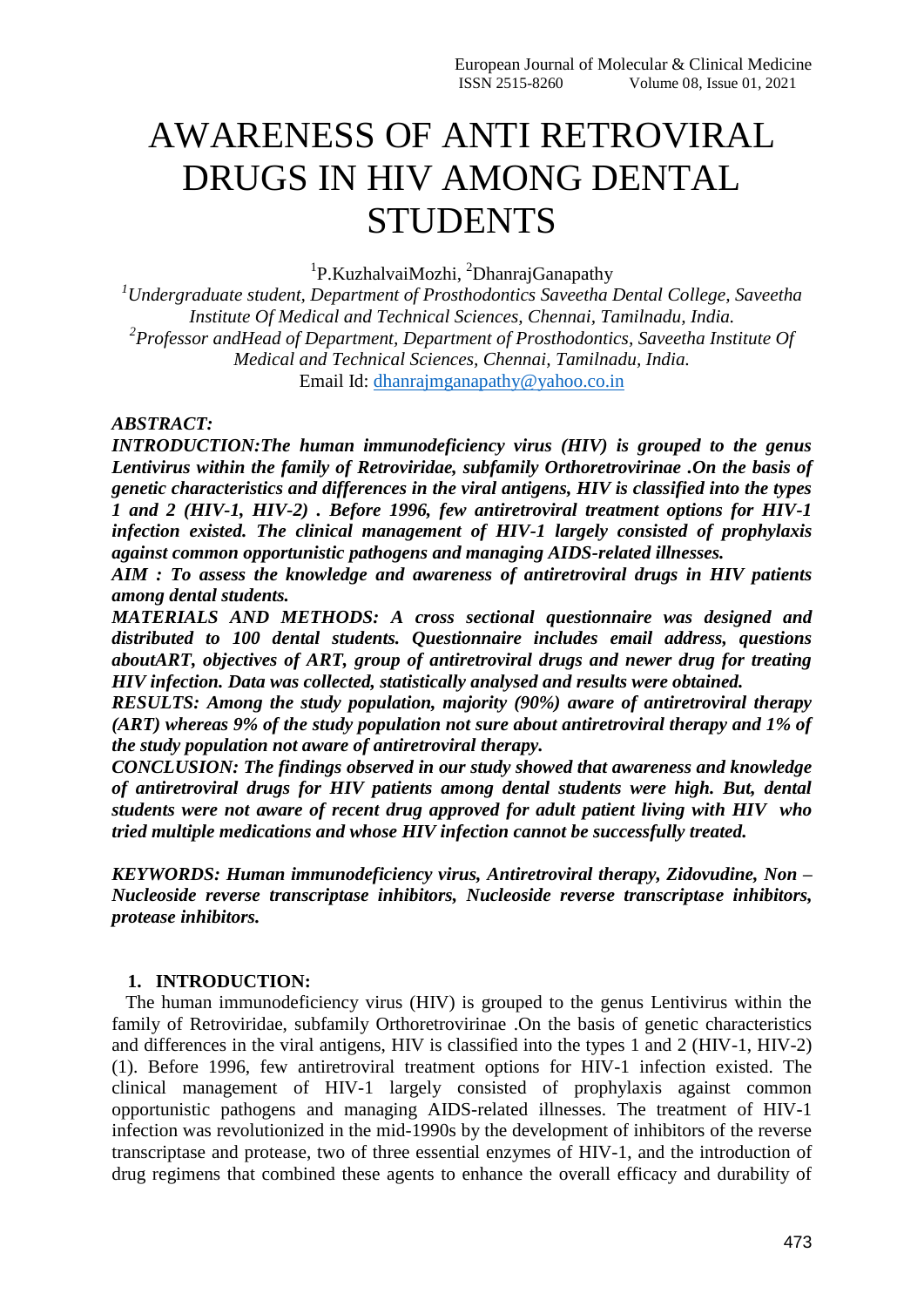therapy. Since the first HIV-1 specific antiviral drugs were given as monotherapy in the early 1990s, the standard of HIV-1 care evolved to include the administration of a cocktail or combination of antiretroviral agents (ARVs). The advent of combination therapy, also known as HAART, for the treatment of HIV-1 infection was seminal in reducing the morbidity and mortality associated with HIV-1 infection and AIDS (2-4). Combination antiretroviral therapy dramatically suppresses viral replication and reduces the plasma HIV-1 viral load to below the limits of detection of themost sensitive clinical assays (,50RNAcopies/ mL) resulting in a significant reconstitution of the immune system as measured by an increase in circulating CD4þ T-lymphocytes. Importantly, combination therapy using three antiretroviral agents directed against at least two distinct molecular targets is the underlying basis for forestalling the evolution drug resistance (5-7).

 NRTIs were the first class of drugs to be approved by the FDA(8). NRTIs are administered as prodrugs, which require host cell entry and phosphorylation by cellular kinases before enacting an antiviral effect (9-11). Lack of a 30-hydroxyl group at the sugar (20 deoxyribosyl) moiety of the NRTIs prevents the formation of a 30-50-phosphodiester bond between the NRTIsandincoming50-nucleoside triphosphates, resulting in termination of the growing viral DNA chain. Chain termination can occur during RNA-dependentDNAorDNAdependent DNA synthesis, inhibiting production of either the (2)or(þ)strands of the HIV-1 proviral DNA (12,13). Currently, there are eight FDA-approved NRTIs: abacavir (ABC, Ziagen), didanosine (ddI, Videx), emtricitabine (FTC, Emtriva), lamivudine (3TC, Epivir), stavudine (d4T, Zerit), zalcitabine (ddC, Hivid), zidovudine (AZT, Retrovir), and Tenofovirdisoprovilfumarate (TDF, Viread), a nucleotide RT inhibitor. As with all antiretroviral therapies, treatment with any of these agents often results in the emergence of HIV-1 strains with reduced drug susceptibility.*35-39*Resistance to NRTIs is mediated by two mechanisms: ATP-dependent pyrophosphorolysis, which is the removal of NRTIs from the 30 end of the nascent chain, and reversal of chain termination (14-16) and increased discrimination between the native deoxyribonucleotide substrate and the inhibitor.

 NNRTIs inhibit HIV-1 RT by binding and inducing the formation of a hydrophobic pocket proximal to, but not overlapping the active site. The binding of NNRTIs changes the spatial conformation of the substrate-binding site and reduces polymerase activity (17,18). The NNRTI-binding pocket only exists in the presence of NNRTIs (19) and consists of hydrophobic residues (Y181,Y188,F227,W229,andY232),andhydrophilic residues such as K101, K103, S105, D192, and E224 of the p66 subunit and E138 of the p51 subunit. Unlike NRTIs, these non/uncompetitive inhibitors do not inhibit the RTof other lentiviruses such as HIV-2 and simian immunodeficiency virus (SIV). Currently, there are four approved NNRTIs: etravirine, delavirdine, efavirenz, and nevirapine (20).

 The HIV-1 protease is the enzyme responsible for the cleavage of the viral gag and gag-pol polyprotein precursors during virion maturation (21). Ten PIs are currently approved: amprenavir (APV, Agenerase), atazanavir (ATZ, Reyataz), darunavir (TMC114, Prezista), fosamprenavir (Lexiva), indinavir (IDV, Crixivan), lopinavir (LPV), nelfinavir (NFV, Viracept), ritonavir (RTV, Norvir), saquinavir (SQV, Fortovase/ Invirase), andtipranavir (TPV,Aptivus). Because of its vital role in the life cycle of HIV-1 and relatively small size (11 kDa), it was initially expected that resistance to protease inhibitors would be rare. However, the protease gene has great plasticity, with polymorphisms observed in 49 of the 99 codons, and more than 20 substitutions known to be associated with resistance. The emergence of protease inhibitor resistance likely requires the stepwise accumulation of primary and compensatory mutations and each PI usually selects for certain signature primary mutations and a characteristic pattern of compensatory mutations. Unlike NNRTIs, primary drug-resistant substitutions are rarely observed in the viral populations in protease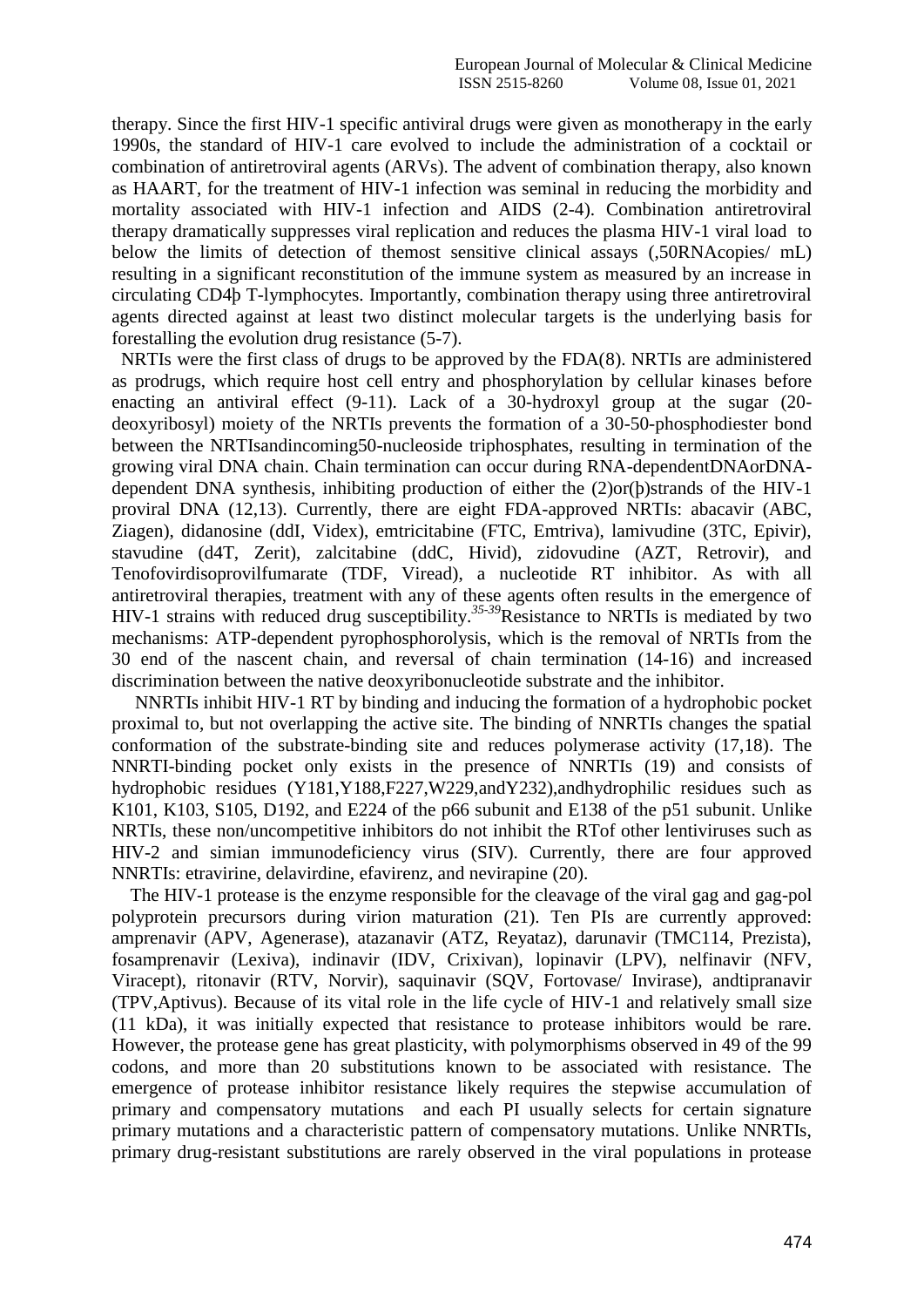inhibitor-naı¨ve individuals (22,23). Aim of the study is to assess the knowledge and awareness of antiretroviral drugs in HIV patients among dental students.

#### **2. MATERIALS AND METHODS:**

 The study was conducted during the academic year december 2020 among the dental students.

#### **STUDY SAMPLE SIZE:**

The descriptive cross sectional study was based among 100 dental students .

#### **INCLUSION AND EXCLUSION CRITERIA:**

Dental students who were studying 2rd,  $3<sup>rd</sup>$  year, and final year. Dental students who are not willing to participate were excluded in this study.

#### **QUESTIONNAIRE:**

 The questionnaire was not targeted at a specific group but all dental students in general to assess their knowledge of antiretroviral drugs prescribed for HIV patients among dental students. A validated questionnaire was distributed among the dental students in this study. This included questions about ART, objectives of ART, group of antiretroviral drugs and newer drug for treating HIV infection. The data extracted were tabulated, statistically analysed and results were obtained using SPSS software.

#### **3. RESULTS:**

Among the study population, majority (90%) aware of antiretroviral therapy (ART) whereas 9% of the study population not sure about antiretroviral therapy and 1% of the study population not aware of antiretroviral therapy.



Among the study population, majority (56%) aware that antiretroviral therapy is given to suppress the replication of virus maximally whereas 27% of the study population told that antiretroviral therapy is given to reduce symptoms of HIV infection and 17% of the study population told that antiretroviral therapy is given to cure HIV infection permanently.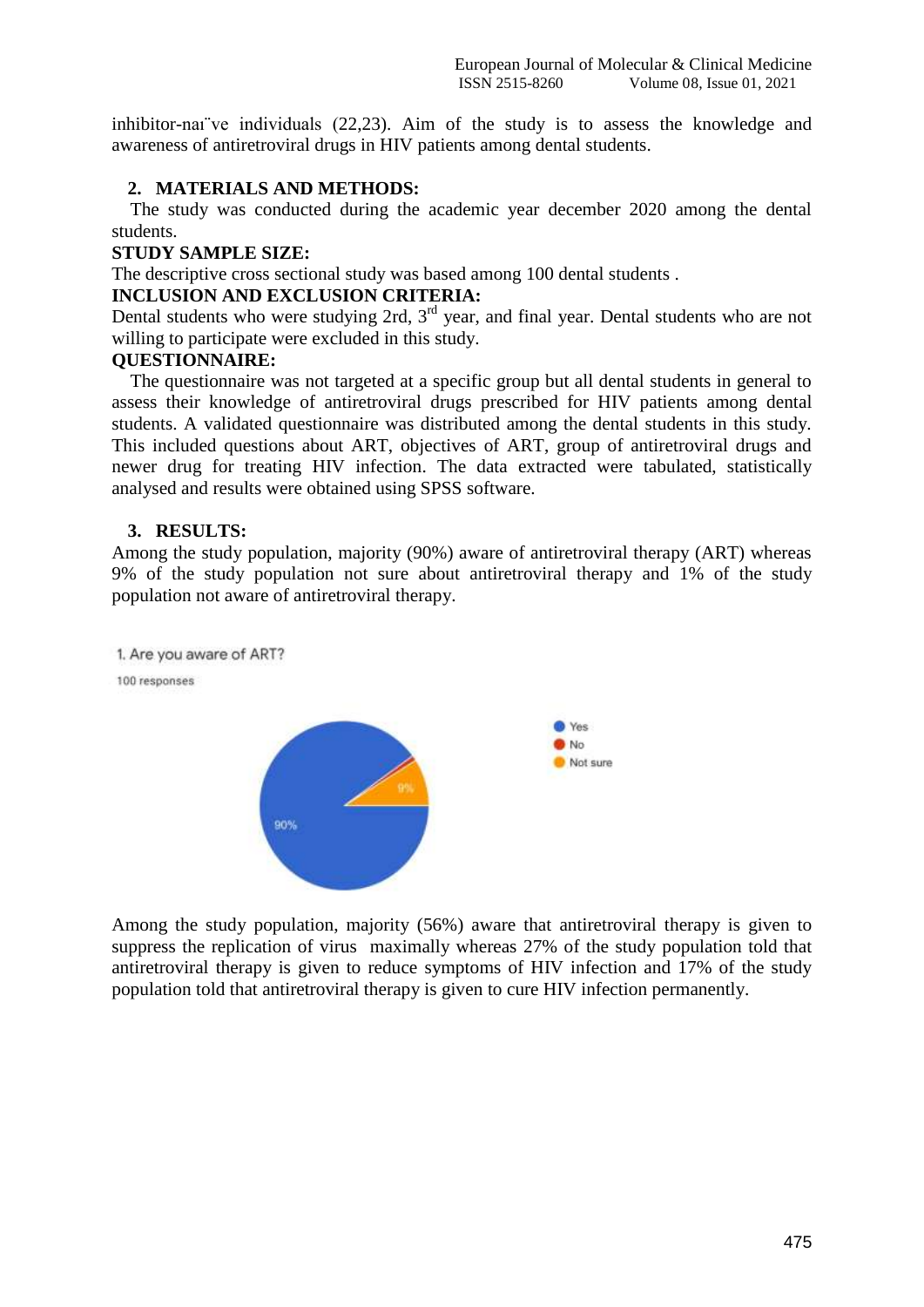

Among the study population, majority (68%) aware that zidovudine is the first antiretroviral drug approved for the treatment of HIV infection, whereas 19% of the study population told that stavudine is the first antiretroviral drug approved for the treatment of HIV infection and 13% of the study population told that Lamivudine is the first antiretroviral drug approved for the treatment of HIV infection.

3. What is the first anti retroviral drug approved for the treatment of HIV infection?

100 responses



Among the study population, majority (59%) aware that ART is initiated for all HIV patients with CD4 count of less than or equal to 350 cells/mm3 whereas 29% of the study population told that ART is initiated for all HIV patients with CD4 count of 400-450 cells/mm3 and 12% of the study population told that ART is initiated for all HIV patients with CD4 count of 450 cells/mm3.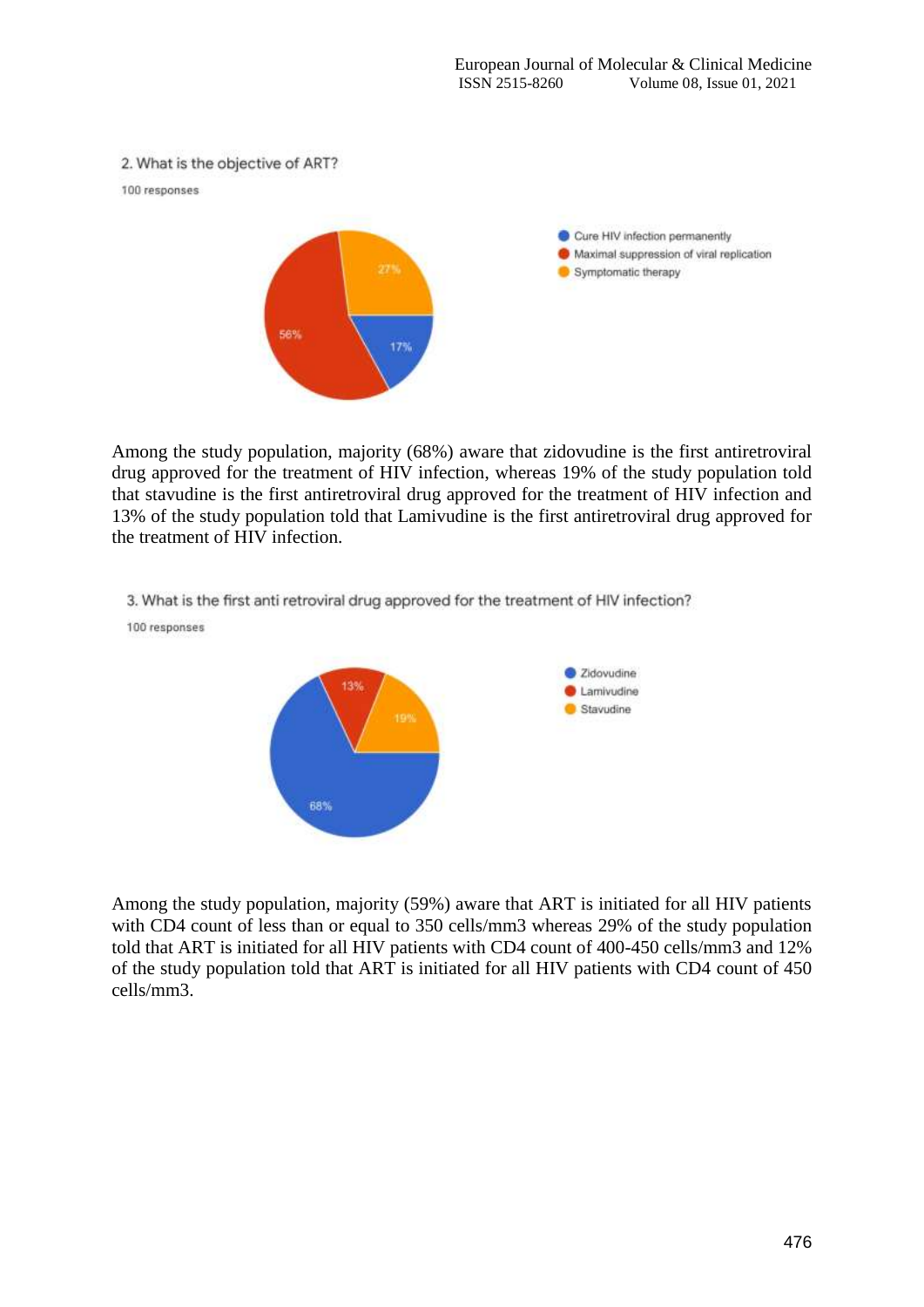4. ART is initiated for all HIV patients with CD4 count of





Among the study population, majority (64%) aware that Tenofovir, Lamivudine and Efavirenz is the first line triple drug ARV regimen whereas 21% of the study population told that zidovudine, Lamivudine and nevirapine is the first line triple drug ARV regimen and 15% of the study population told that zidovudine, Tenofovir and Efavirenz is the first line triple drug ARV regimen.



Among the study population, majority (92%) aware that nucleoside and non nucleoside reverse transcriptase enzyme inhibitors were the drugs inhibit reverse transcriptase enzyme whereas 5% of the study population told that protease inhibitors were the drugs that inhibit reverse transcriptase enzyme and 3% of the study population told that fusion inhibitors were the drugs that inhibit reverse transcriptase enzyme.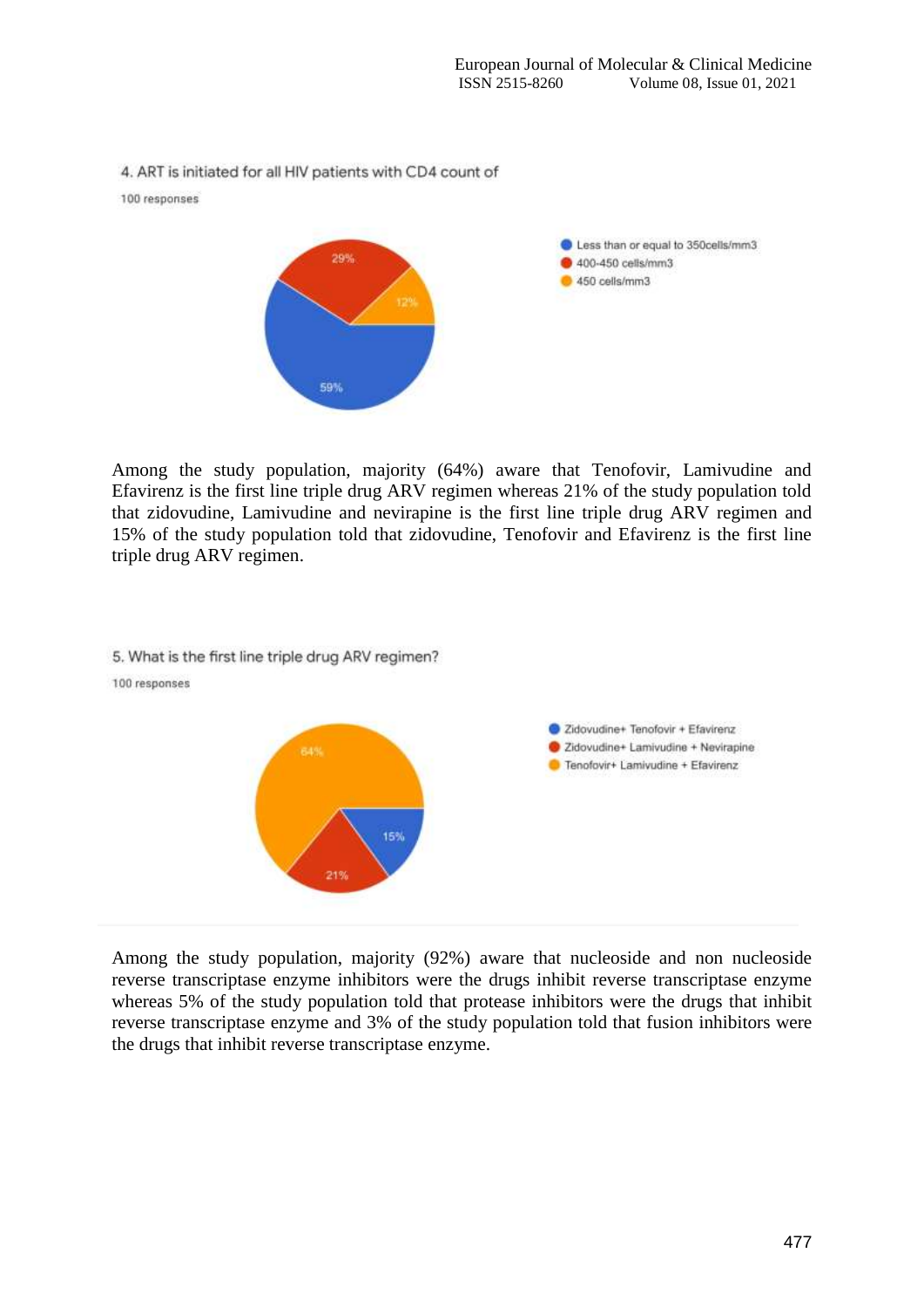6. Which group of drugs inhibit reverse transcriptase enzyme?

100 responses

100 responses



Among the study population, majority (59%) aware that nucleoside reverse transcriptase inhibitors, protease inhibitors and integrase inhibitors are effective against HIV-1&2 whereas 33% of the study population told that nucleoside reverse transcriptase inhibitors, protease inhibitors and integrase inhibitors are effective against HIV-1 and8% of the study population told that nucleoside reverse transcriptase inhibitors, protease inhibitors and integrase inhibitors are effective against HIV-2.



7. Nucleoside reverse transcriptase, protease inhibitors and integrate inhibitors are effective against

Among the study population, majority (56%) aware that non nucleoside reverse transcriptase inhibitorsare effective against HIV-1 whereas 31% of the study population told that non nucleoside reverse transcriptase inhibitorsare effective against HIV-2 and 13% of the study population told that non nucleoside reverse transcriptase inhibitors are effective against HIV-1&2.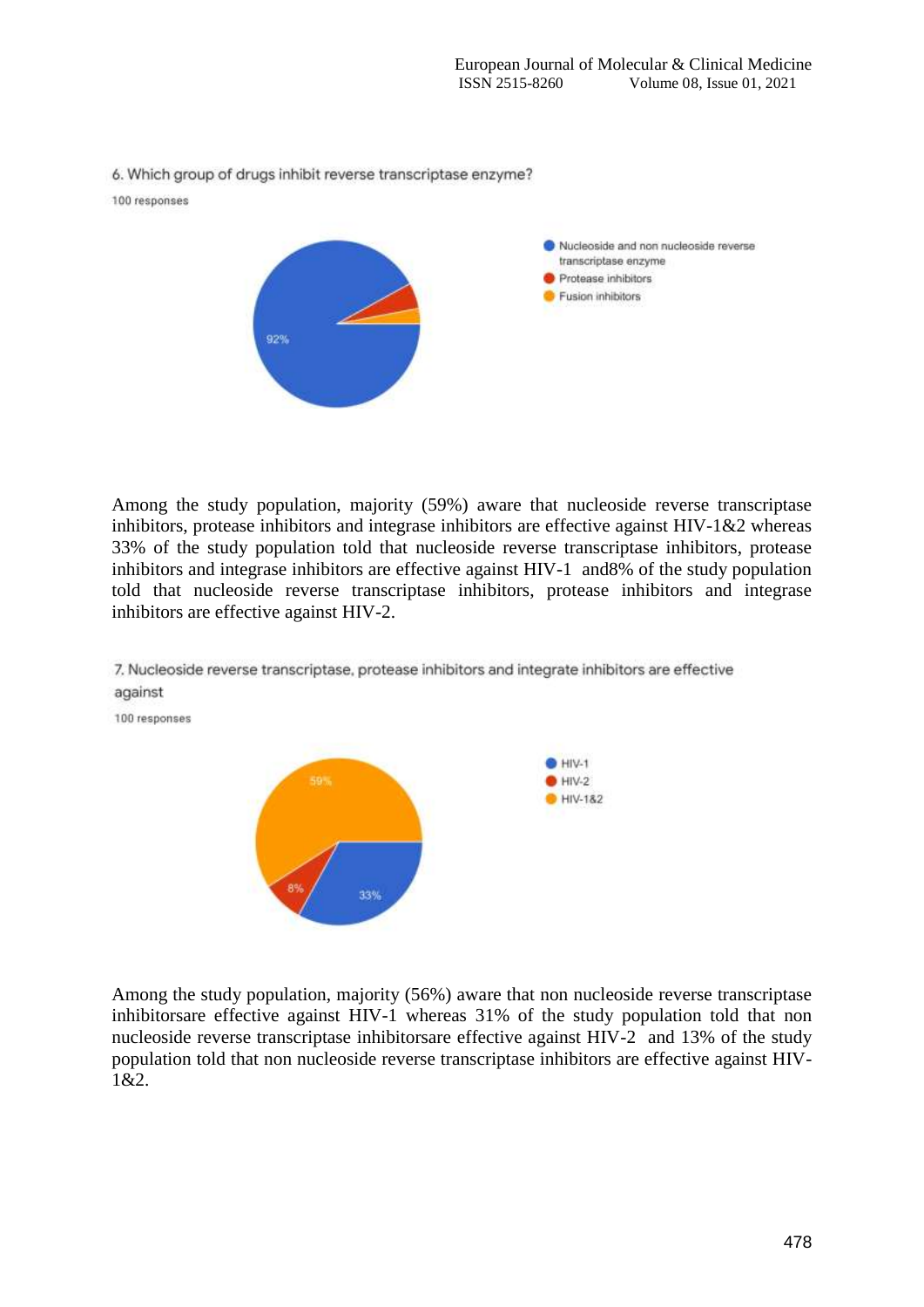8. Non Nucleoside reverse transcriptase are effective against

100 responses



Among the study population, majority (64%) aware that Efavirenzis the antiretroviral drug which causes teratogenicity, whereas 19% of the study population told that indinaviris antiretroviral drug which causes teratogenicity

and 17% of the study population told that zidovudine is the antiretroviral drug which causes teratogenicity.



100 responses



Among the study population, majority (73%) aware that zidovudine and Lamivudine is recommended for accidental exposure to HIV infection, whereas 14% of the study population told thatzidovudine and indinavir is recommended for accidental exposure to HIV infection and 13% of the study population told that zidovudine and efavirenzis recommended for accidental exposure to HIV infection.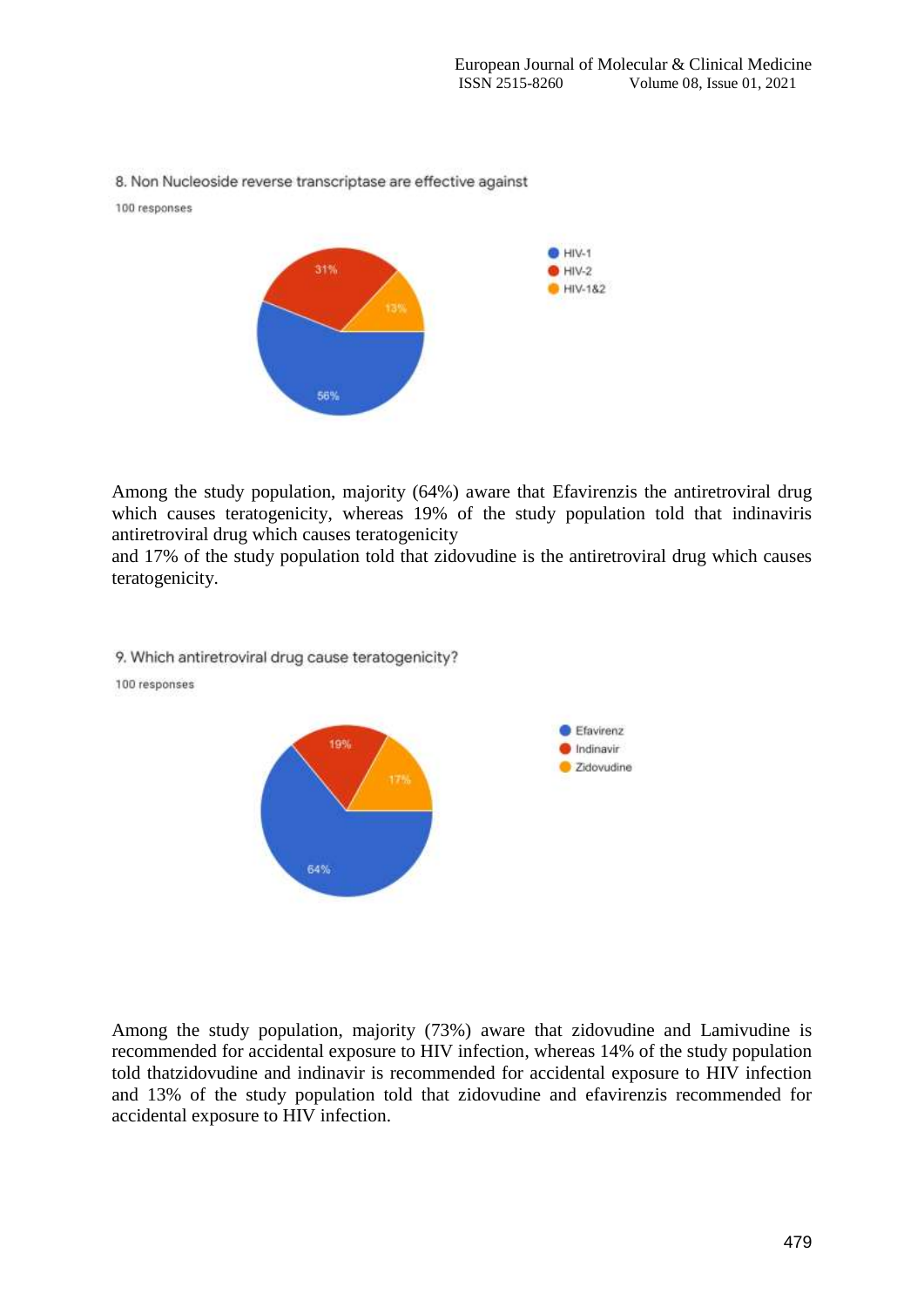Among the study population, majority (38%) told that nevirapine and emtricitabine are the

10. Which antiretroviral drug is recommended for accidental exposure to HIV infection?

100 responses



anti retroviral drug recommended for adults living with HIV who have tried multiple medication and whose HIV infection cannot be successfully treated whereas only 24% of the study population aware of fostemsavir which is prescribed for HIV patients who tried multiple medication and while HIV infection cannot be successfully treated.

11. Which antiretroviral drug is recommended for adults living with HIV

100 responses



#### **4. DISCUSSION:**

HIV is a major contributor to the global burden of disease. In 2010, HIV was the leading cause of disability adjusted life years worldwide for people aged 30–44 years, and the fifth leading cause for all ages (24). Global AIDS related deaths peaked at 2·3 million in 2005, and decreased to 1·6 million by 2012 (25). People with HIV have a 50% increased risk of myocardial infarctions than do people without HIV after adjustment for vascular risk factors (26). Liver disease is common, mainly because of coinfection with hepatitis B and C, which share similar routes of transmission with HIV (27).

Antiretroviral therapy refers to the use of pharmacologic agents that have specific inhibitory effects on HIV replication. Antiretroviral agents belongs to six distinct classes of drugs, the nucleoside and nucleotide reverse transcriptase Inhibitors, The non nucleoside reverse transcriptase Inhibitors, The protease Inhibitors, The fusion inhibitors, T he CRR 5 Co receptor antagonistic and The Integrase Inhibitors. Each of these classes of drugs inhibits HIV replication at different stages in HIV life cycle (28). Use of combination antiretroviral therapy (cART) also referred to as highly active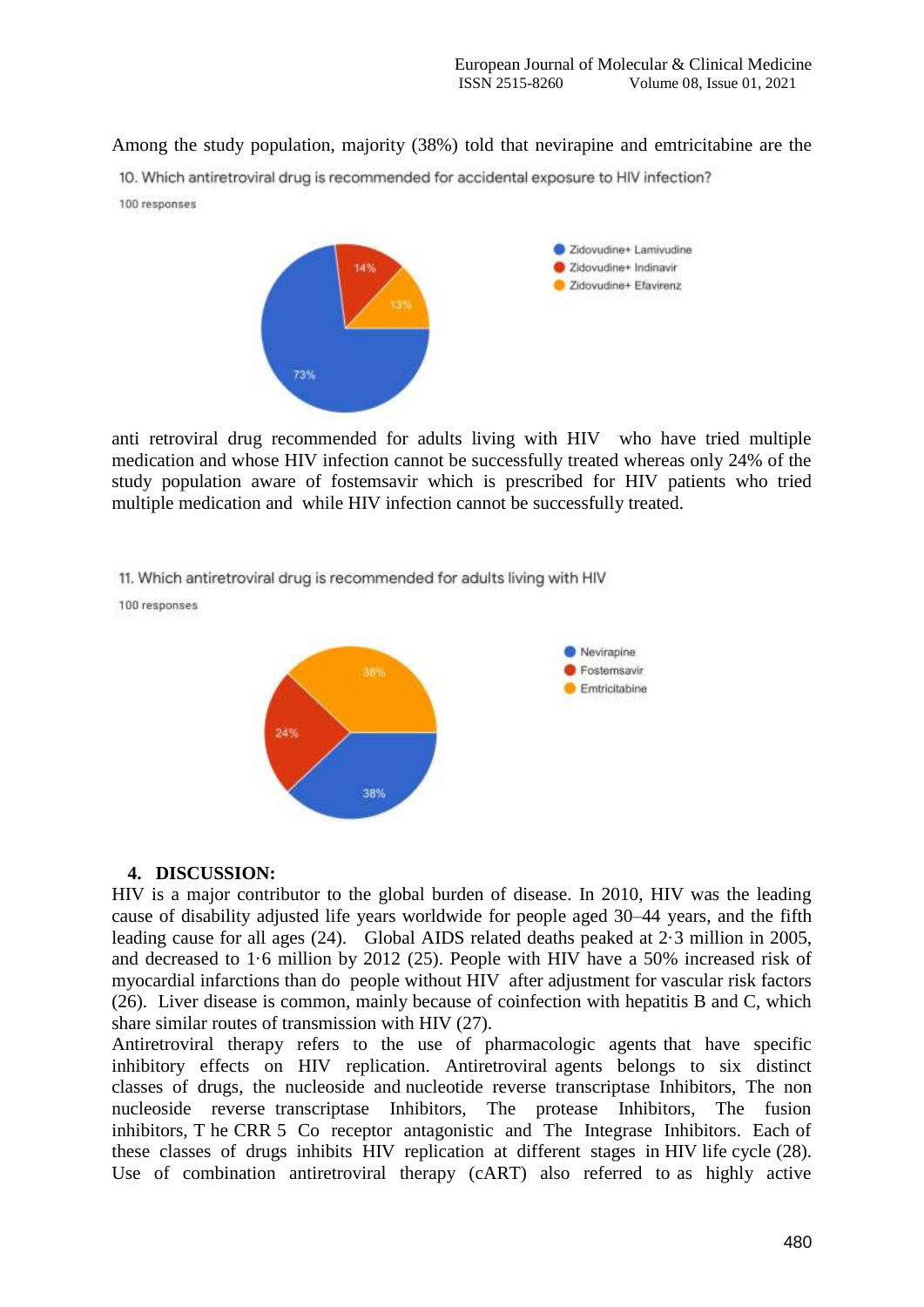antiretroviral therapy (HAART), resulted in a marked improvement in the prognosis of HIV disease (29). HAART includes the combination of three different types of highly effective anti-HIV-1 drugs, including nucleotide reverse transcriptase inhibitors (NRTIs), non-nucleotide reverse transcriptase inhibitors (NNRTIs) and nonpeptidic viral protease inhibitors (PIs) (30). The goals of treatment are to suppress plasma viremia for as long as possible, to delay the selection of drug resistance mutations, and to preserve immune function. PIs, NRTIs and NNRTIs are associated with potent and durable viral suppression (31).

 With combination antiretroviral therapy (cART) regimen, the durability of HIV control is limited by many factors (adherence to treatment, drug toxicity, bioavailability, among the most important). Emergence of HIV-1 drug resistance is an inevitable consequence of antiretroviral therapy (ART) failure (32,33). The use of a combination of potent antiviral drugs leads to a reconstitution of the immune system, which in the short- and in the mid-term is sufficient to radically increase the life expectancy and to markedly reduce the incidence of opportunistic events. Incomplete immune reconstitution and persistent immune system hyperactivation in spite of highly active antiretroviral therapy continue to be a challenge. Accurate quantification of HIV-1 Viral Load (VL) in plasma compartment is an important criterion for disease monitoring and management and has now become a standard method for monitoring HIV-infected patients on antiretroviral therapy (34).

### **5. CONCLUSION:**

The results observed in our study showed that awareness and knowledge of

antiretroviral drugs for HIV patients among dental students were high. But Dental students were not aware of fostemsavirwhich is recommended for adults living with HIV who have tried multiple medication and whose HIV infection cannot be successfully treated. Various awareness programs should be conducted to educate more about antiretroviral therapy and newer drugs among the dental students.

## **6. REFERENCES:**

- 1. Luciw PA: Human immunodeficiency viruses and their replication; in Fields BN (ed): Virology, 3rd ed. Philadelphia, Lippincott-Raven, 1996, pp 1881–1952.
- 2. Collier AC, Coombs RW, Schoenfeld DA, Bassett RL, Timpone J, Baruch A, Jones M, Facey K, Whitacre C, McAuliffe VJ, et al. 1996. Treatment of human immunodeficiency virus infection with saquinavir, zidovudine, and zalcitabine. AIDS Clinical Trials Group. N Engl J Med 334: 1011–1017.
- 3. D'Aquila RT, Hughes MD,JohnsonVA,FischlMA,Sommadossi JP, LiouSH,TimponeJ,MyersM,BasgozN,NiuM, et al. 1996. Nevirapine,zidovudine,anddidanosinecompared with zidovudine and didanosine in patients with HIV-1 infection. A randomized, double-blind, placebocontrolled trial. National Institute of Allergy and Infectious Diseases AIDS Clinical Trials Group Protocol 241 Investigators. Ann Intern Med 124: 1019–1030.
- 4. StaszewskiS,MillerV,RehmetS,StarkT,DeCJ,DeBM,Peeters M, Andries K, Moeremans M, De RM, et al. 1996. Virological and immunological analysis of a triple combination pilot study with loviride, lamivudine and zidovudine in HIV-1-infected patients. AIDS 10: F1–F7.
- 5. AutranB,CarcelainG,LiTS,BlancC,MathezD,TubianaR, KatlamaC,DebreP,LeibowitchJ.1997.Positive effects of combined antiretroviral therapy on CD4þ T cell homeostasis and function in advanced HIVdisease. Science 277: 112– 116.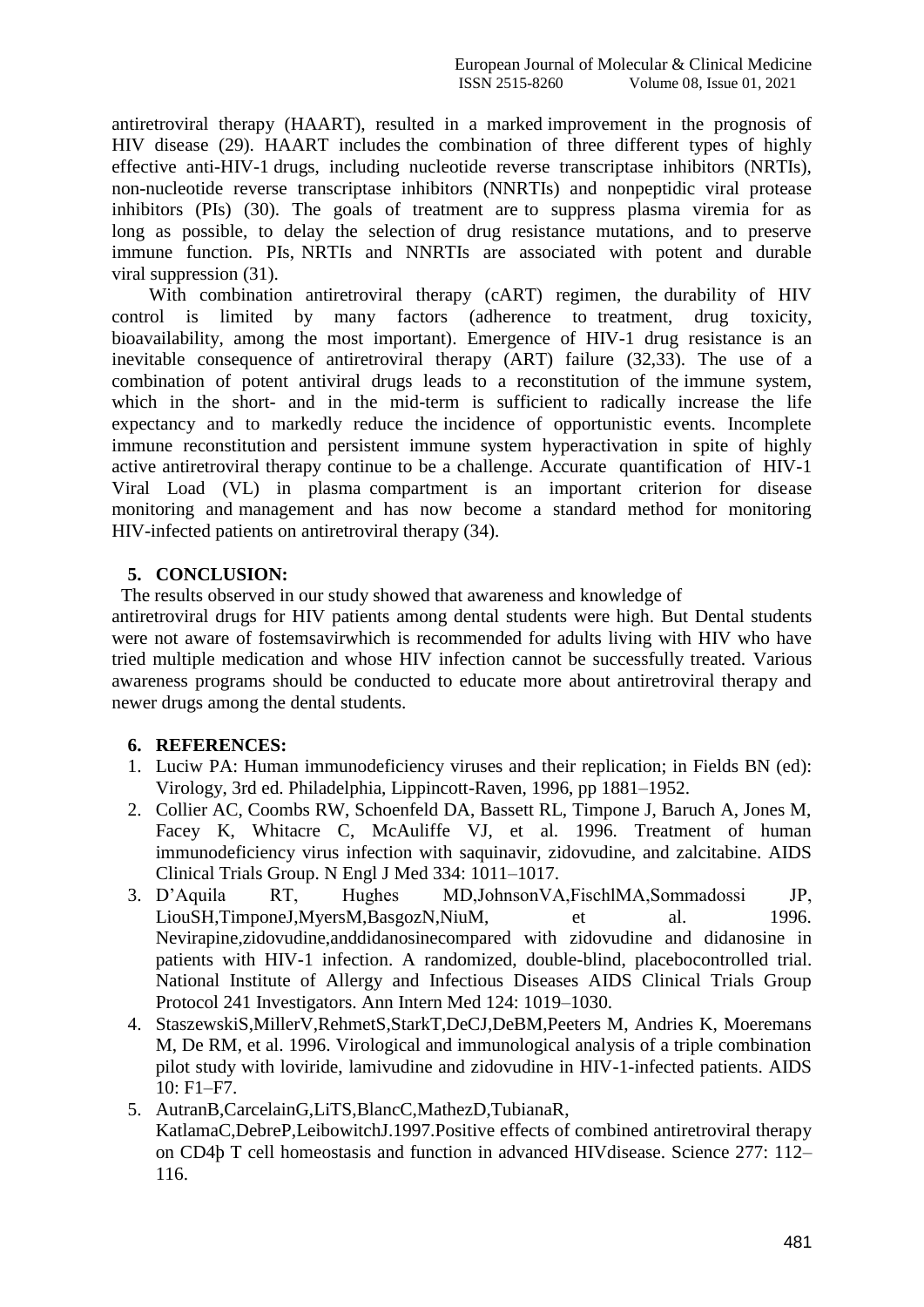- 6. Lederman MM, Connick E, Landay A, Kuritzkes DR, Spritzler J, St Clair M, Kotzin BL, Fox L, Chiozzi MH, Leonard JM, et al. 1998. Immunologic responses associated with 12 weeks of combination antiretroviral therapy consisting of zidovudine, lamivudine, and ritonavir: Results of AIDS Clinical Trials Group Protocol 315. J Infect Dis 178: 70–79.
- 7. Komanduri KV, Viswanathan MN, Wieder ED, Schmidt DK, Bredt BM, Jacobson MA, McCune JM. 1998. Restoration of cytomegalovirus-specific CD4þ T-lymphocyte responsesafterganciclovirandhighlyactiveantiretroviral therapy in individuals infected with HIV-1. Nat Med 4: 953–956.
- 8. Young FE. 1988. The role of the FDA in the effort against AIDS. Public Health Rep 103: 242–245.
- 9. Mitsuya H, Broder S. 1986. Inhibition of the in vitro infectivity and cytopathic effect of human T-lymphotrophic virus type III/lymphadenopathy-associated virus (HTLV-III/LAV) by 20,30-dideoxynucleosides. ProcNatlAcadSci 83: 1911–1915.
- 10. Furman PA, Fyfe JA, St Clair MH, Weinhold K, Rideout JL, Freeman GA,LehrmanSN,Bolognesi DP, Broder S, Mitsuya H. 1986. Phosphorylation of 30 azido-30-deoxythymidine and selective interaction of the 50-triphosphate with human immunodeficiency virus reverse transcriptase. ProcNatlAcadSci 83: 8333–8337.
- 11. Hart GJ, Orr DC, Penn CR, Figueiredo HT, Gray NM, Boehme RE, Cameron JM. 1992. Effects of (–)–20deoxy-30-thiacytidine (3TC) 50-triphosphate on human immunodeficiency virus reverse transcriptase and mammalian DNA polymerases alpha, beta, and gamma. Antimicrob Agents Chemother 36: 1688–1694.
- 12. Cheng YC, Dutschman GE, Bastow KF, Sarngadharan MG, Ting RY. 1987. Human immunodeficiency virus reverse transcriptase. General properties and its interactions with nucleoside triphosphate analogs. J MolBiol 262: 2187–2189.
- 13. Richman DD. 2001. HIV chemotherapy. Nature 410: 9951001.
- 14. ArionD,KaushikN,McCormickS,BorkowG,ParniakMA. 1998. Phenotypic mechanism of HIV-1 resistance to 30-azido-30-deoxythymidine (AZT): Increased polymerization processivity and enhanced sensitivity to pyrophosphate of the mutant viral reverse transcriptase. Biochemistry 37: 15908–15917.
- 15. Boyer PL, Sarafianos SG, Arnold E, Hughes SH. 2001. Selective excision of AZTMP by drug-resistant human immunodeficiency virus reverse transcriptase. J Virol 75: 4832–4842.
- 16. Meyer PR, Matsuura SE, Mian AM, So AG, Scott WA. 1999. A mechanism of AZTresistance: An increase in nucleotide-dependent primer unblocking by mutant HIV-1 reverse transcriptase. Mol Cell Biol 4: 35–43.
- 17. Kohlstaedt LA, Wang J, Friedman JM, Rice PA, Steitz TA. 1992. Crystal structure at 3.5 A resolution of HIV-1 reverse transcriptase complexed with an inhibitor. Science 256: 1783–1790.
- 18. Spence RA, Kati WM, Anderson KS, Johnson KA. 1995. Mechanism of inhibition of HIV-1 reverse transcriptase by nonnucleoside inhibitors. Science 267: 988–993.
- 19. Rodgers DW, Gamblin SJ, Harris BA, Ray S, Culp JS, Hellmig B, Woolf DJ, Debouck C, Harrison SC. 1995. The structure of unliganded reverse transcriptase from the human immunodeficiency virus type 1. ProcNatlAcadSci 92: 1222–1226.
- 20. Sluis-Cremer N, Temiz NA, Bahar I. 2004. Conformational changes in HIV-1 reverse transcriptase induced by nonnucleoside reverse transcriptase inhibitor binding. Curr HIV Res 2: 323–332.
- 21. Miller V. 2001. International perspectives on antiretroviral resistance. Resistance to protease inhibitors. J Acquir Immune DeficSyndr 26 (Suppl 1): S34–S50.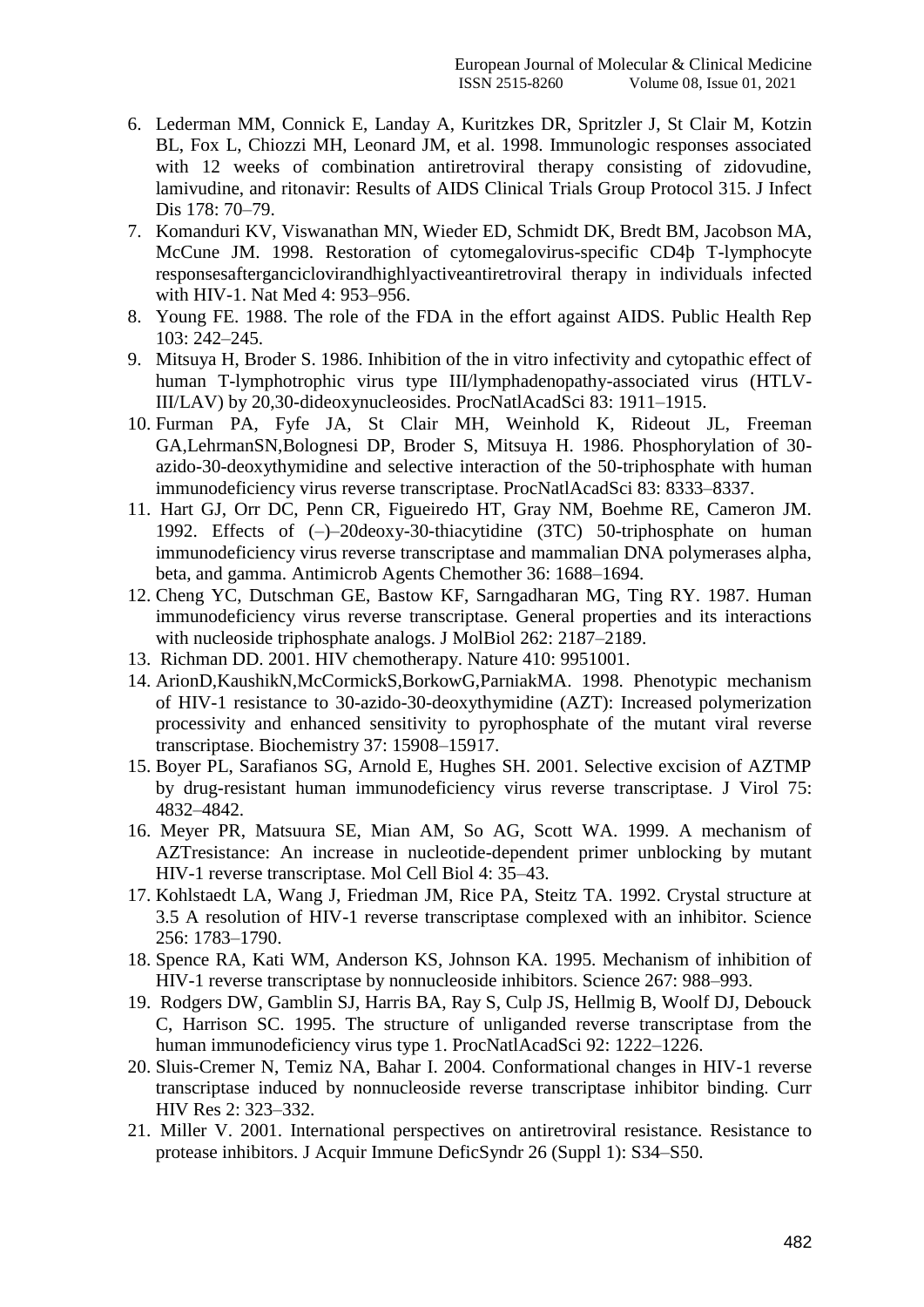- 22. Shafer RW, Dupnik K, Winters MA, Eshleman SH. 2000. A guide to HIV-1 reverse transcriptase and protease sequencing for drug resistance studies. In HIV sequence compendium 2000 (ed. Kuiken CL, et al.). Los Alamos National Laboratory, Los Alamos, NM.
- 23. Kozal MJ, Shah N, Shen N, Yang R, Fucini R, Merigan TC, Richman DD, Morris D, Hubbel E, Chee M, et al. 1996. Extensive polymorphisms observed in HIV-1 clade B protease gene using high-density oligonucleotide arrays. Nature Med 2: 753–759.
- 24. Ortblad KF, Lozano R, Murray CJ. The burden of HIV: insights from the GBD 2010. AIDS 2013; 27: 2003–17.
- 25. UNAIDS. Report on the global AIDS epidemic 2013. http://www. unaids.org/en/media/unaids/contentassets/documents/ epidemiology/2013/gr2013/UNAIDS\_Global\_Report\_2013\_en.pdf (accessed Nov 9, 2013).
- 26. Freiberg MS, Chang CC, Kuller LH, et al. HIV infection and the risk of acute myocardial infarction. JAMA Intern Med 2013; 173: 614–22.
- 27. Joshi D, O'Grady J, Dieterich D, Gazzard B, Agarwal K. Increasing burden of liver disease in patients with HIV infection. Lancet 2011; 377: 1198–209.
- 28. Stankov MV, Behrens GM (2007) HIV-therapy associated lipodystrophy: experimental and clinical evidence for the pathogenesis and treatment. EndocrMetab Immune Disord Drug Targets 7: 237-249.
- 29. Pinola M, Lazzarin A, Antinori A, Carosi G, Di Perri G, et al. (2010) Lopinavir/ ritonavir + tenofovir Dual Therapy versus Lopinavir/ritonavir-Based Triple Therapy in HIV-Infected Antiretroviral Naïve Subjects: The Kalead Study. J AntivirAntiretrovir 2: 056-062.
- 30. Pande PP (2009) Computational Approach towards designing potential HIV inhibitors. J AntivirAntiretrovir 1: 082-085.
- 31. Moore RD, Kumar R (2010) Outcomes of Ritonavir-Boosted Protease Inhibitor versus Non-Nucleoside Reverse Transcriptase Regimens in a Clinical Practice Cohort. J AntivirAntiretrovir 1: 013-019.
- 32. Reust CE (2011) Common Adverse Effects of Antiretroviral Therapy for HIV Disease. Am Fam Physician 83: 1443-1451.
- 33. Calmy A, Hirschel B, Cooper DA, Carr A (2009) A new era of antiretroviral drug toxicity. AntivirTher 14: 165-179.
- 34. Carr A, Cooper DA (2000) Adverse effects of antiretroviral therapy. The Lancet 356: 1423-1430.
- 35. Perumalsamy, Haribalan ; Sankarapandian, Karuppasamy ; Veerappan, Karpagam ; Natarajan, Sathishkumar ; Kandaswamy, Narendran ; Thangavelu, Lakshmi ; Balusamy, Sri Renukadevi In silico and in vitro analysis of coumarin derivative induced anticancer effects by undergoing intrinsic pathway mediated apoptosis in human stomach cancer .PHYTOMEDICINE .2018; 46;119-130DOI: 10.1016/j.phymed.2018.04.021
- 36. Lakshmi, Thangavelu ; Ezhilarasan, Devaraj ; Nagaich, Upendra Acacia catechu Ethanolic Seed Extract Triggers Apoptosis of SCC-25 Cells.PHARMACOGNOSY MAGAZINE .2017; 13( 51)S405-S411.Supplement: 3DOI: 10.4103/pm.pm\_458\_16
- 37. Lakshmi.T, Rajendran R, Krishnan V. Perspectives of oil pulling therapy in dental practice. Dent Hypotheses 2013;4:1314
- 38. Krishnan, Vidya ; Lakshmi, T .Bioglass: A novel biocompatible innovationJOURNAL OF ADVANCED PHARMACEUTICAL TECHNOLOGY & RESEARCH .2013; 4(2); 78-83 .
- *39.* Lakshmi, T., Ezhilarasan, D., Vijayaragavan, R., Bhullar, S. K., &Rajendran, R.